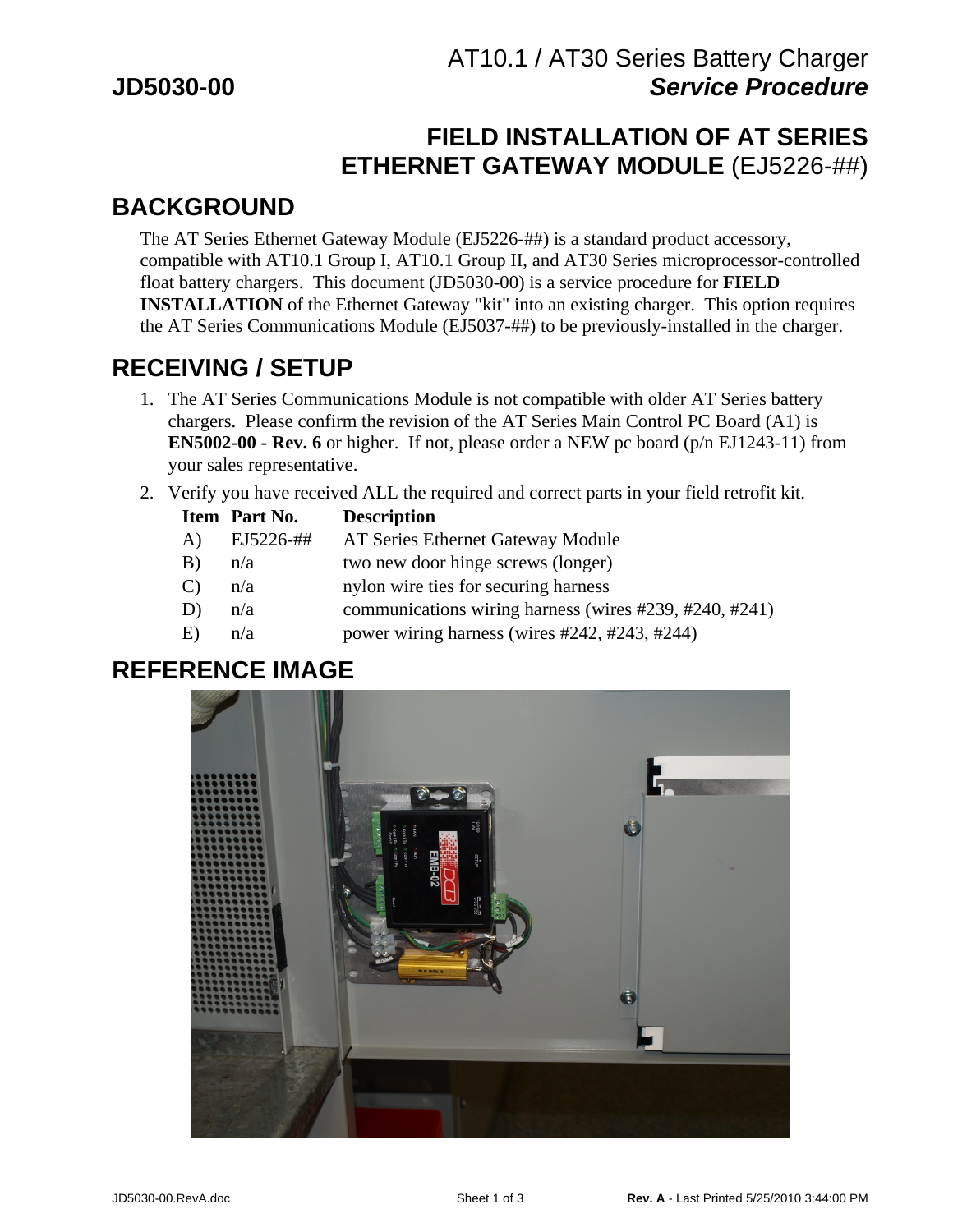## **FIELD INSTALLATION OF AT SERIES ETHERNET GATEWAY MODULE** (EJ5226-##)

### **PROCEDURE**

**WARNING**: DISCONNECT ALL AC AND DC POWER SOURCES FROM THE BATTERY CHARGER BEFORE PROCEEDING. ONLY QUALIFIED SERVICE TECHNICIANS SHOULD PERFORM THIS PROCEDURE. FOLLOW THE SITE AND YOUR EMPLOYER'S STANDARD SAFETY PROCEDURES.

**WARNING**: OPENING CIRCUIT BREAKERS DOES NOT REMOVE ALL DANGEROUS VOLTAGES FROM INSIDE THE CHARGER. AFTER AC AND DC POWER ARE REMOVED, VERIFY THAT DC FILTER CAPACITORS (C1 AND/OR C2) ARE DISCHARGED BEFORE PROCEEDING. **NOTE:** GROUND YOURSELF WITH A WRIST STRAP. STATIC ELECTRICITY MAY CAUSE DAMAGE TO

PRINTED CIRCUIT BOARDS.

- 1. Shut down the AT Series battery charger per the *Operating and Service Instructions*.
- 2. Open the charger front panel (door) and remove any supplied Plexiglas safety shields.
- 3. Remove the lower hinge mounting screws from the backside of the front door that secure the bottom hinge to the charger's front door.
- 4. Use the supplied *longer* door hinge screws to mount the EJ5226-## kit to the front door assembly by inserting the screws through the mounting plate, then through the door, and then into the front door hinge.
- 5. Refer to the Ethernet Gateway connection diagram on **Sheet 3 of 3** of this document.
- 6. Remove the CU-AL compression lug from TB1(+) on the charger's I/O panel. Connect one end of wire #242 from the power supply harness to the  $TB1(+)$  stud terminal, and remount the CU-AL compression lug.
- 7. Connect the free end of wire #242 to the DC(+) terminal of TB15 on the EJ5226-## kit.
- 8. Connect one end of wire #243 from the power supply harness to bus bar W2(-). This is same point that wire #195 is connected to from the AT Communications Module (EJ5037-##).
- 9. Connect the free end of wire #243 to the DC(-) terminal of TB15 on the EJ5226-## kit.
- 10. Connect one end of wire #244 to the chassis ground stud on the front door of the charger.
- 11. Connect the free end of wire #244 to the GND terminal of TB15 on the EJ5226 kit.
- 12. Install a jumper between terminals (1) and (3) on the COM1 connector of the EJ5226-## kit.
- 13. Connect one end of wire #239 to terminal (3) on the COM1 connector of the EJ5226-## kit.
- 14. Connect the free end of wire #239 to the (+) terminal of TB10 on the AT Comm pcb (A12).
- 15. Install a jumper between terminals (2) and (4) on the COM1 connector of the EJ5226-## kit.
- 16. Connect one end of wire #240 to terminal (4) on the COM1 connector of the EJ5226-## kit.
- 17. Connect the free end of wire #240 to the (-) terminal of TB10 on the AT Comm pcb (A12).
- 18. Connect one end of wire #241 to terminal (5) on the COM1 connector of the EJ5226-## kit.
- 19. Connect the free end of wire #241 to the (COM) terminal of TB10 on the AT Comm pcb (A12).
- 20. Plug the Ethernet connection into the RJ connector labeled **10/100 LAN** at the top-right of the EJ5226-## kit.
- 21. Check your work. Refer to the available connection diagrams.
- 22. Replace the Plexiglas safety shield and secure the charger's front panel door.
- 23. Restart the AT10.1 / AT30 battery charger per the unit's *Operating and Service Instructions*.
- 24. The EJ5226-## Ethernet Gateway will default to IP address 192.168.1.1.
- 25. Refer to the *Gateway Users Manual* for instructions on how to configure the Gateway.